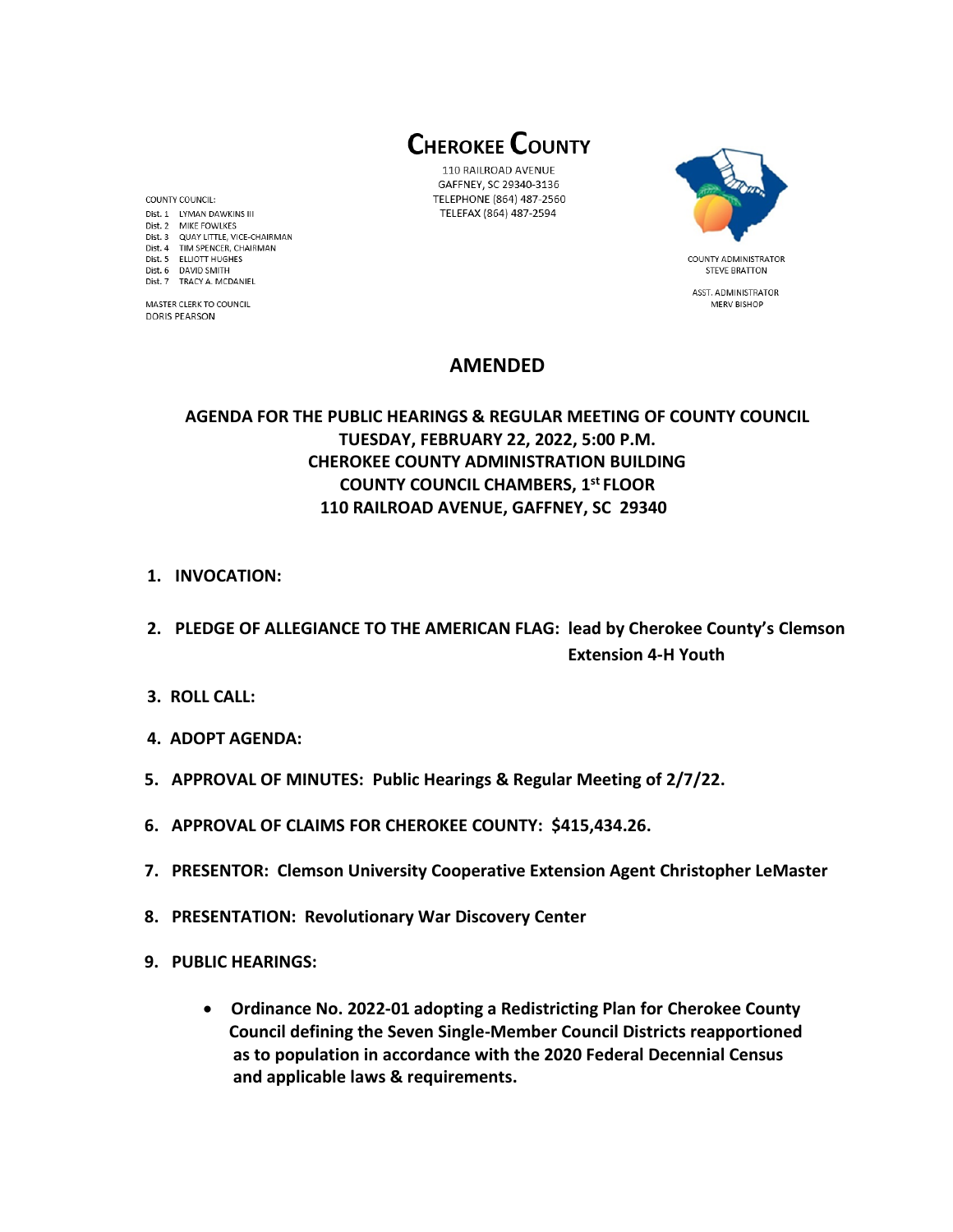## **PAGE 2 – AMENDED AGENDA FOR THE PH & REGULAR MEETING OF 2/22/22**

#### **09. PUBLIC HEARINGS CONTINUED:**

- **Ordinance No. 2021-37 authorizing the execution & delivery of a FILOT Agreement by & between Cherokee County, SC, Baker Street Acquisitions LLC and Apollo Acquisitions LLC, previously known to the County as "Project Paint", with respect to certain economic development property in the County, whereby such property will be subject to certain payments in lieu of taxes, will be designated as being in a Multi-County Industrial & Business Park, and will be eligible to receive certain tax credits; authorizing the execution & delivery of a Multi-County Industrial & Business Park Agreement with Spartanburg County to include such economic development property; and other matters related thereto.**
- **Ordinance No. 2021-35 authorizing the purchase of real property.**
- **Ordinance No. 2021-32 authorizing (a) the execution & delivery of a FILOT Agreement by & between Cherokee Co., SC and Project Herbie with respect to certain economic development property in the county, whereby such property will be subject to certain payments in Lieu of Taxes, including the provision of Certain Special Source Credits; (b) the County to create a Multi-County Industrial/Business Park with Spartanburg Co., SC, and designate the property to be owned by Project Herbie as Multi-County Park Property; and (c) other related matters.**
- **10. EXECUTIVE SESSION PURSUANT TO SECTION 30-4-70(a)(2) discussion of negotiations incident to proposed contractual arrangements and proposed sale of purchase of property.**
- **11. ACTION TAKEN FROM EXECUTIVE SESSION:**
- **12. ORDINANCES:**
	- **3rd Reading of Ordinance No. 2022-01 adopting a Redistricting Plan for Cherokee County Council redefining the Seven Single-Member Council Districts reapportioned as to population in accordance with the 2020 Federal Decennial Census and applicable laws and requirements.**
	- **1 st Reading of Ordinance No. 2022-02 transfer of Real Property.**
- **13. RESOLUTION: No. 2022-02 authorizing & approving the assignment & assumption of a Fee in Lieu of Tax Agreement by & among Cherokee County, SC, and Steel Creek Galvanizing Company, LLC.**